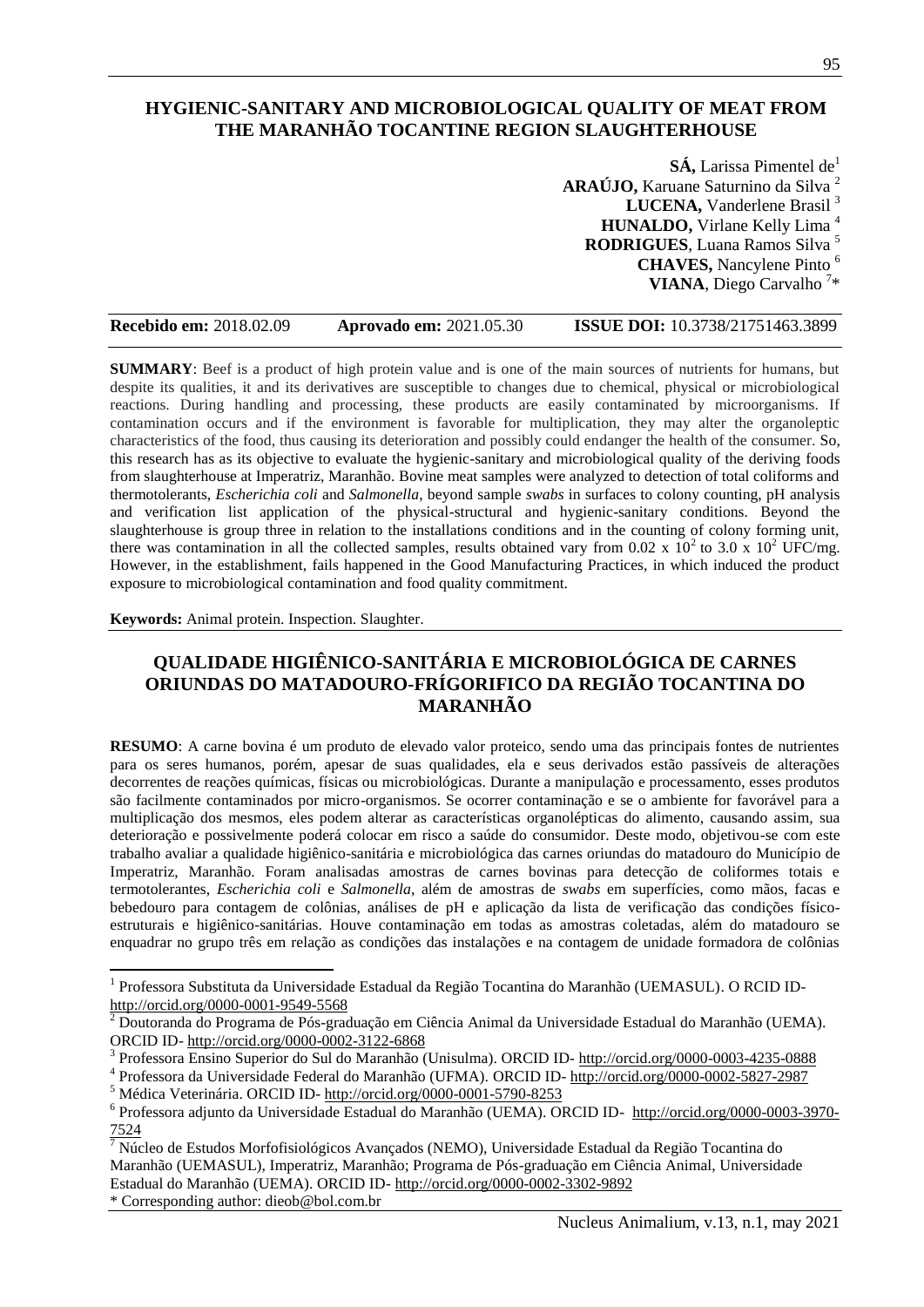obteve-se resultados que variaram de 0,02 x 10<sup>2</sup> a 3,0 x 10<sup>2</sup> UFC/mg. Portanto, no estabelecimento, houve falhas nas Boas Práticas de Fabricação, que induziram a exposição do produto a contaminação microbiológica e comprometimento da qualidade do alimento.

**Palavras-Chave**: Proteína animal. Inspeção. Abate.

#### **INTRODUCTION**

The meat production chain is a growing sector due to the growing consumer population (SANTOS *et al*., 2012). According to Palma (2010), in the food chain, meat is an important food as it is a relevant source of protein, and it contains all the essential amino acids, associated with a low caloric content. Additionally, it is an excellent source of essential fatty acids, B vitamins, namely cobalalin, and the minerals iron and zinc.

Despite the meat nutritional importance, it is an excellent culture medium for the growth of desirable, spoilage and pathogenic microorganisms due to its intrinsic characteristics. (pH close to neutrality, high water activity) (ALCANTARA, 2012). The involvement of meat and meat products in the occurrence of Foodborne Diseases (DVAs) is due to the fact that many pathogens belong to the natural microbiota of animals (digestive tract, pharynx, tonsils, nostrils, lymph tissue) thus contaminating the carcasses during slaughter. These agents are also transported from the contaminated environment to the carcasses by the handler, utensils, food and water (MATSUBARA, 2005).

Most municipal slaughterhouses, especially small ones, do not meet the minimum hygiene requirements along the slaughter flowchart, do not offer security for the handlers in production and, mainly, they do not guarantee a meat free and protected of physical, chemical and biological contamination from man, animals and the environment. According to Santos *et al*. (2009), there is a need for microbiological assessment of foods to verify and ensure that microbiological standards and specifications are met. Therefore, this type of analysis is configured as a tool in determining food quality.

Brazil currently has the largest commercial herd of beef cattle in the world and dominates the second place among beef producing countries and assumed the world leadership in volume of exported meat (IBGE, 2018). According to the Department of Economic Research and Studies (DEPEC), in 2018, Brazil had a share of 35.9% of production in the world scenario and consumption of 38.6%, which proves the Brazilian potential as a manufacturer of meat products. The state of Maranhão has the second largest contingent of cattle in the Northeast region, with 6.885.265 animals, and its share in the slaughter of cattle in 2015 was 2.8%, second only to the state of Bahia. This scenario in Maranhão is the result of significant changes in the production process, mainly related to animal specialization and health (DEPEC, 2019; PAIVA *et al*., 2018;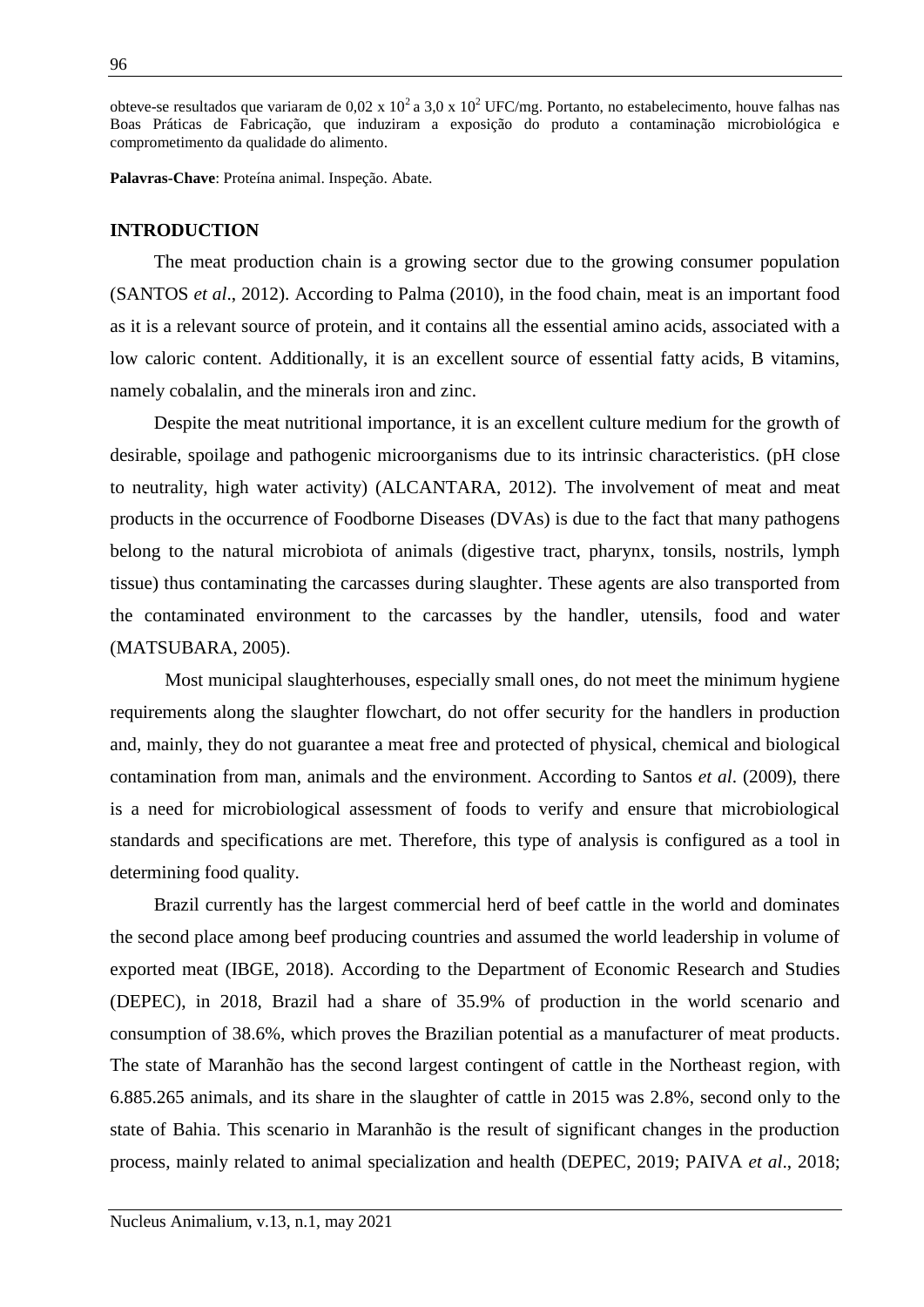SOUZA *et al*., 2018). Thus, the aim of the study was to evaluate the hygienic, sanitary and microbiological quality of fresh beef from the municipal slaughterhouse of Imperatriz.

#### **MATERIAL AND METHOD**

# **Verification of the Refrigerator-Slaughterhouse Physical-Structural and Hygienic-Sanitary Conditions**

In the establishment visited, a checklist prepared according to the norms established in the Resolution of the Collegiate Board of Directors was used to assess the hygienic and sanitary conditions (RDC) nº 216, of 2004 (BRASIL, 2004). The checklist was elaborated with eight verification items, distributed in handlers' evaluations, meat storage and environmental hygienic conditions, as follows: Block 1 - building and facilities; Block 2 - equipment, furniture and utensils; Block 3 – integrated control of vector and urban pest; Block 4 - water supply; Block 5 waste management; Block 6 - manipulators; Block 7 - storage and transport of prepared food; Block 8 - documentation (good manufacturing practices manual (MBPF) and standard operating procedures (POPs) and records.

After applying the checklist, the sum of conformity to the items evaluated and the classification of the municipal slaughterhouse in one of the groups was performed, according to Matos *et al*. (2012): Group 1 - 76% a 100; Group 2: 75% a 51%; and, Group 3 - of 50% to 0% of the itens.

#### **Meat Sample Collection**

Fifty fragments of different beef carcasses from the Municipal slaughterhouse of Imperatriz were collected, with an average weight of 100 grams for each sample, in which, units were removed to compose the analytical sample (25g) from five different locations on the carcass, being in the chest and loin region. The collection was divided into two stages, with subsequent analyses, observing all precautions with regard to hygiene and food safety, so that there was no contamination caused by the researchers' manipulation. (BRASIL, 2003; SILVA, 2008).

The samples were collected aseptically and placed in coolers containing an ice pack, both previously sanitized and taken immediately to the Phytopathology, Microbiology and Food Laboratory – LFMA, of the State University of the Maranhão Tocantins Region – UEMASUL, for subsequent microbiological analysis of total coliforms, thermotolerant coliforms, *Escherichia coli* and *Salmonella sp*. The samples were stored in individual and original packaging, in a refrigerator at the temperature of -20  $^{\circ}$ C until the time of analysis, as RDC N° 12 of 2001 from ANVISA (BRASIL, 2001).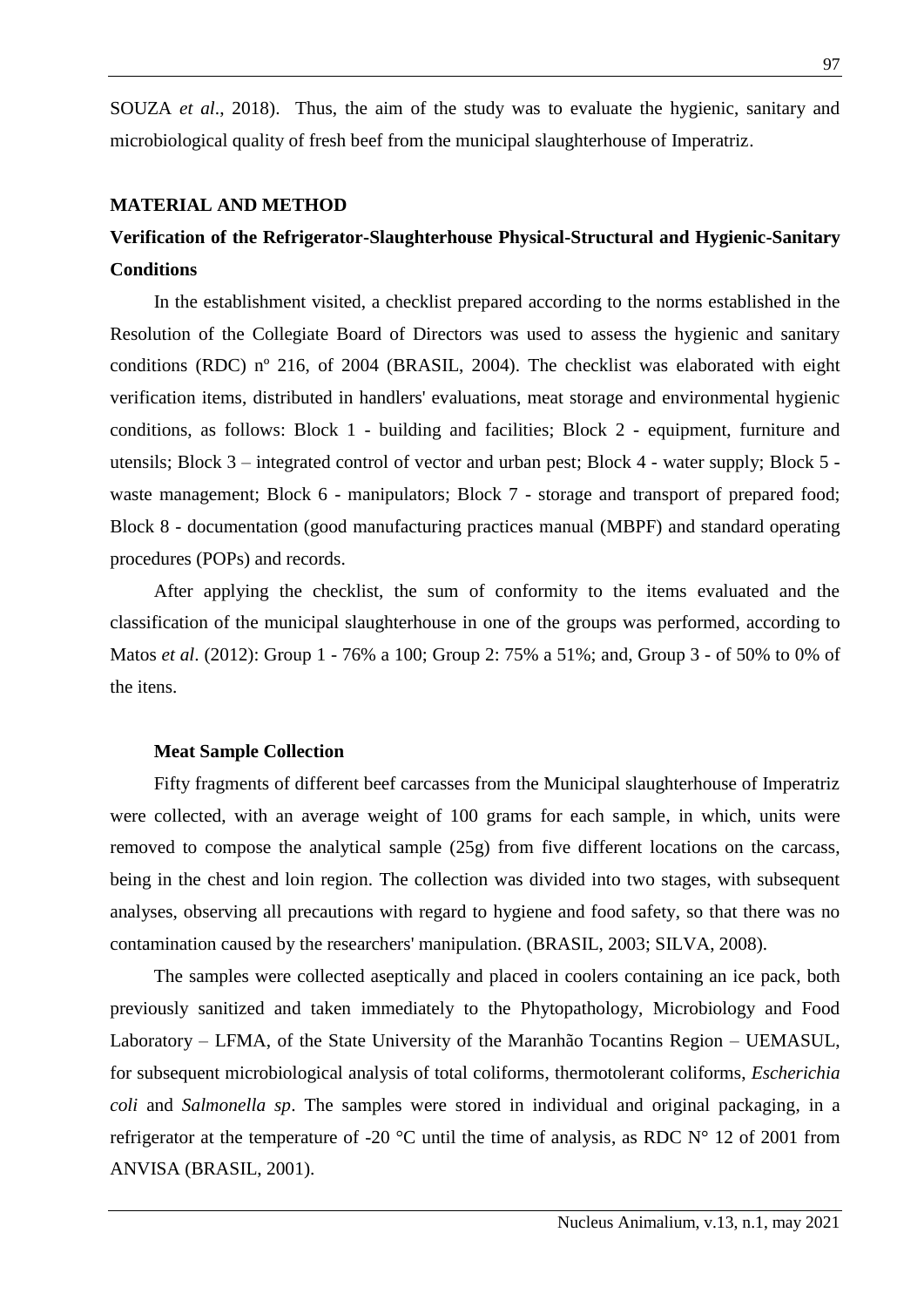### **Surface Swabs**

*Swabs* were aseptically collected from the hands of 10 facility handlers, of two knives used for the killing process and the drinking fountain tap, using the *swab-test* method, for counting possible contaminants. Microorganisms were removed from hands, considered sanitized, by the handlers themselves, randomly chosen (NUVOLARI *et al*., 2019). The material from the hands was collected by rubbing swabs with circular movements in the palm region, dorsal and between the fingers. Soon after collection, the *swabs* were immersed in sterile test tubes, containing 9mL of saline solution to 0,85%. The culture used was Standard Count Agar, for research of mesophilic aerobic bacteria and stored in a bacteriological greenhouse at 35 ºC per 24 hours (SILVA *et al*., 2017).

#### **Isolation and identification of total coliforms, thermotolerants and** *Escherichia coli*

The samples were homogenized, preceded by an initial dilution of  $1:10 \ (10^{-1})$ , in which the 25g of the sample was added to 225ml of peptone water 0,1%. Subsequently, the second dilution was performed following the same protocol mentioned above (TORTORA; FUNKE; CASE, 2016). In the presumptive test for total coliforms, Lauryl Sulfate Tryptose Broth (LST) was used, in which, three appropriate sample dilutions were selected and, with a 10ml pipette, a series of three tubes was inoculated into the broth, adding 1.0ml of the dilution per tube with 10ml of broth. Then, the incubation of Lauryl Sulfate Tryptose Broth tubes containing an inverted Durhan tube at 35 ºC for 24 hours was carried out and it was observed the presence of growth with gas production inside the tube. The confirmatory test for total coliforms was performed from each positive tube from the previous step. An elevation of the culture from the positive tubes was transferred to tubes with Brilliant Green Bile Broth (VB). The tubes were incubated at 35 ºC for 24-48 hours and observed for growth with gas production inside the inverted Durhan tubes. The Most Probable Number of total coliforms NMP/g or ml was determined (TORTORA; FUNKE; CASE, 2016).

The thermotolerant coliform test was performed from each positive tube from the previous step. A loaded elevation of the positive culture was transferred to *E. coli* (EC) Broth tubes. The tubes were incubated in a bacteriological incubator at 44.5 ºC (most foods) for 24 hours and were observed if there was growth with gas production inside.

#### **Isolation and identification of Salmonella**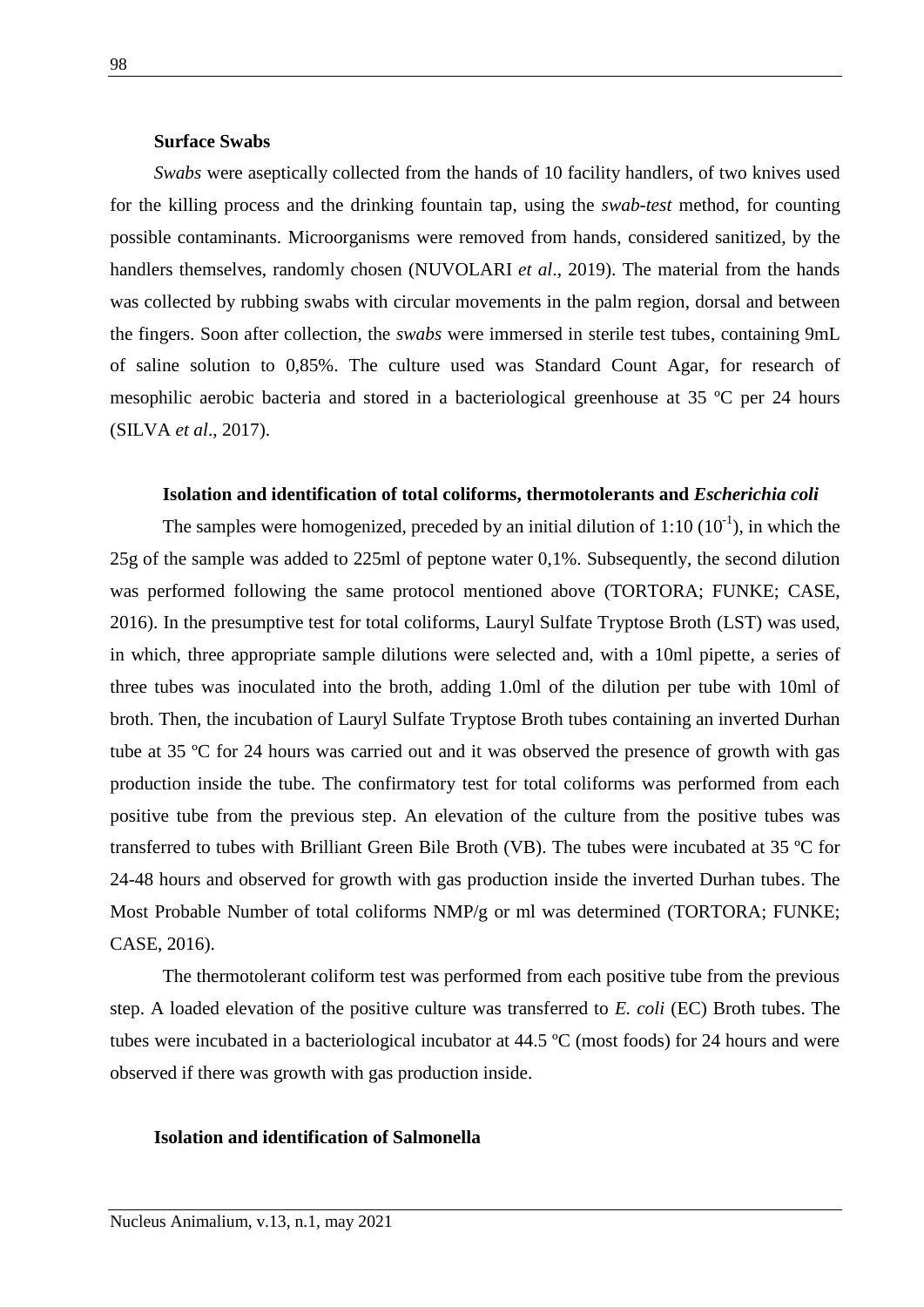The identification of microorganisms was carried out in accordance with the *Americam Public Health Association* (APHA, 2001). Microbiological analyzes were performed at the UEMASUL Microbiology Laboratory. Initially, the pre-enrichment step was carried out, which aimed to recover injured cells, achieved by incubating the sample under non-selective conditions for at least 18 hours. Peptone water was used. 225ml of pre-enrichment broth was added and the sample was homogenized. The vials were incubated at 35 °C for 18-24 hours, with the lids slightly loosened. Subsequently, the selective enrichment step was performed, at this stage, the bottle with pre-enrichment broth was gently shaken and transferred 1 ml to 10 ml of Tetrathionate Broth (TT) and 1 ml to 10 ml of Selenite Cystine Broth (SC).

Tubes were incubated at 35 ºC for 24 hours. In the differential plating step, the selective enrichment tubes were shaken in a *vortex* mixer and an elevation of the Tetrathionate Broth was striated on a Hectoen Enteric Agar plate (HE), Bismuth Sulfite Agar (BS) and Xylose Lysine Deoxycholate Agar (XLD). The plates were incubated inverted at 35 ºC for 24 hours and it was verified if there was development of *Salmonela sp.* typical colonies (TORTORA; FUNKE; CASE, 2016).

#### **Data analysis**

Data were entered, checked and processed in Excel 2012 (Microsoft Office®) where descriptive analysis was applied to present the simple and relative frequencies of the data. The data obtained through observations, questionnaires, interviews, laboratory results were compared with the RDCs  $N^{\circ}$  275 and 16 and legislation, in addition to research that work on the same theme.

### **RESULT AND DISCUSSION**

## **Checklist of Physical-Structural and Hygienic-sanitary Conditions of the Slaughterhouse**

The values in relation to the fulfillment of the itemized items vary between 100% and 76%, 75% and 51% and 50% and 0%, allowing the classification of the slaughterhouse of *fresh* beef into group 1, group 2 and group 3 respectively, as established by RDC nº 275/2002, from ANVISA, which determines that all items on the checklist must be met by establishments (BRASIL, 2002). The Municipal Slaughterhouse of Imperatriz obtained an average of 30% in relation to the compliance established by the RDC n° 275, thus fitting into group 3. The highest percentages of nonconformities were found in blocks 3 and 8, which refer to vector and urban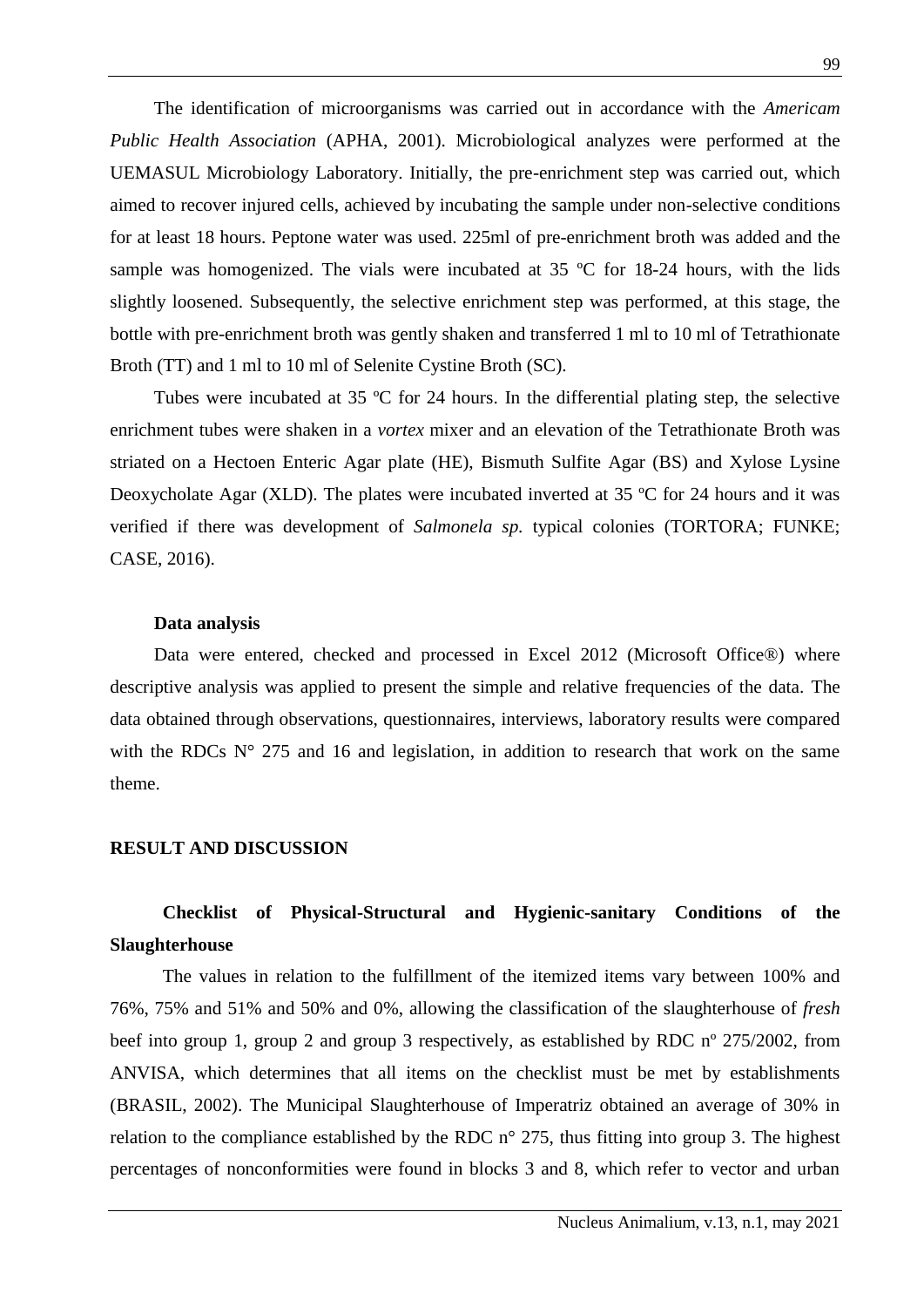pest control and Manual of Good Manufacturing Practices and Standard Operating Procedures, respectively (Figure 1).



**Figure 1**. Compliance rates (%) in the Municipal Slaughterhouse of Imperatriz.

Block 1 - Building and Facilities; Block 2 - Facilities Sanitation, Equipment, Furniture and Utensils; Block 3 – Integrated Control of Vector and Urban Pest; Block 4 - Water Supply; Block 5 - Waste management; Block 6 - Manipulators; Block 7 - Storage and Transport of Prepared Food; Block 8 - Documentation and Record.

With regard to the percentage of items served per block, according to RDC  $n^{\circ}$  275, it was observed that block 3, which corresponds to the control of urban vectors and pests, was the one with the most nonconformities, because the facilities, equipment, furniture and utensils were not free from vectors and pests, like flies and ants, as there was not, at the time of application of the research, a set of effective and continuous actions to control them. In group 3, where it was observed that the degree of compliance with BPF was below that established in the legislation, since it is determined that the items evaluated have percentages of compatibility greater than 76% in order to increasingly reduce the risk of food poisoning (BRASIL, 2002).

Nucleus Animalium, v.13, n.1, may 2021 Block 8, which concerns documentation and records, presented only 6.67% of compliance, once, the establishment does not have a Manual of Good Manufacturing Practices and Standard Operating Procedures, according to RDC n° 216, because it is through these that the handlers will base themselves in order to be able to guarantee a safe processing of the meat. The introduction of Good Manufacturing Practices in food industries limits or exterminates the risks of possible contamination and spread of microorganisms through these foods (CARDOSO, 2004). According to the RDC nº 216/2004 (BRASIL, 2004), physical installations such as floors, walls and ceilings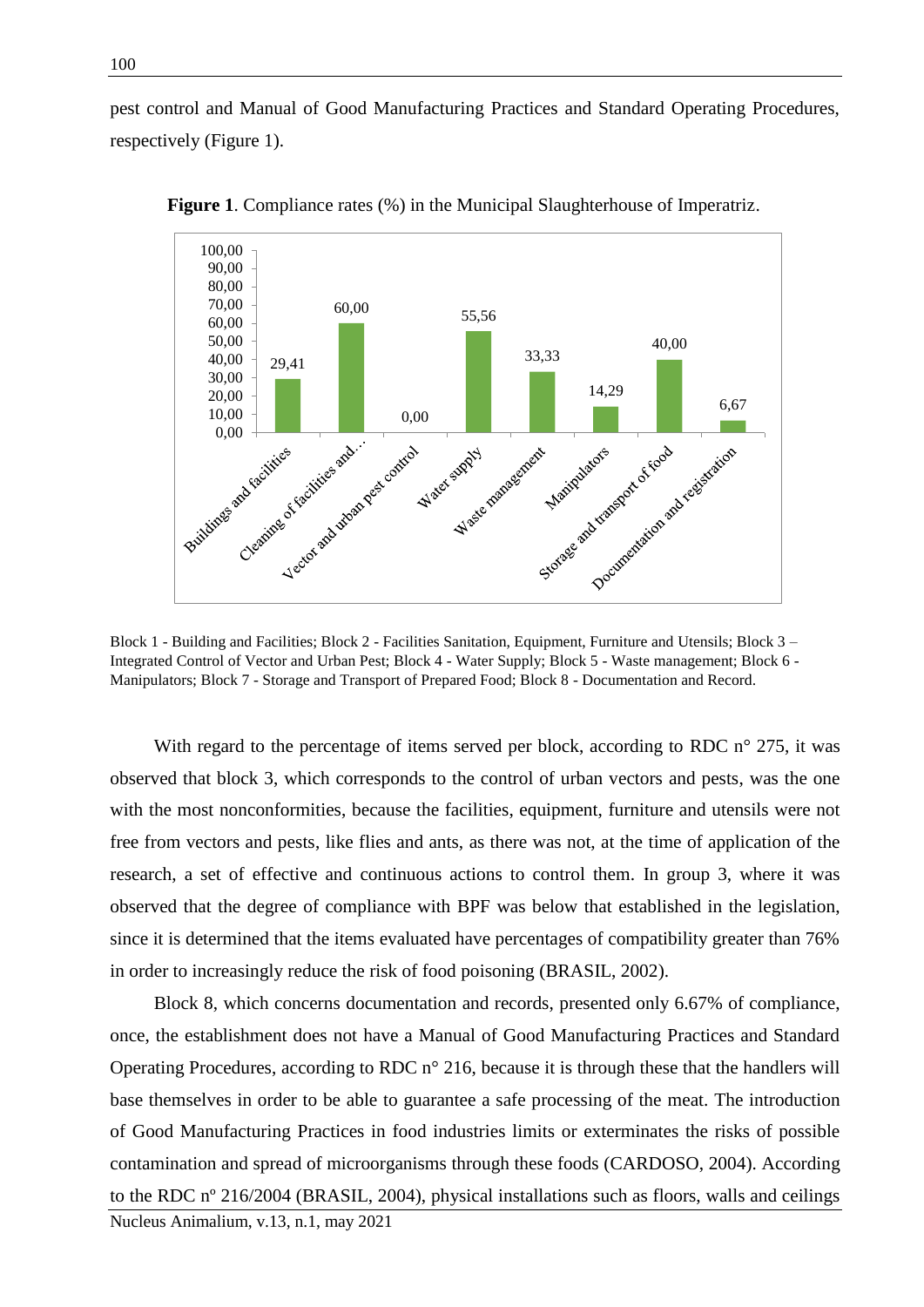must have smooth, impenetrable and washable wrappings. In addition, they need to be kept intact, free from cracks, crevices, leaks, leaks, infiltrations, molds, peeling and other defects that can convey contaminants to the food.

In a study carried out by Costa (2013), in Recife (PE), of the 21 establishments visited, 11 (52,38%) had broken floors, other damage and leaks. Already in research conducted by Miranda and Barreto (2012), in 12 establishments selling meat in the state of Bahia, it was observed that 33.3% of the minimarkets had walls, very worn floors and countertops, being able to generate greater moisture and consequently proliferation of microorganisms. The block that obtained the highest percentage of compliance was 2 (60%), which corresponds to the cleaning of facilities and utensils, once, the disposal of waste complies with the provisions of legislation, the slaughter area is sanitized as often as necessary and always after the end of the day and the sanitizers used are standardized by the Ministry of Health.

In a study by Costa (2013), it was verified that of the 21 establishments visited, in 18 (85,71%) there was dirt and blood from meat, demonstrating the lack of hygiene in the workplace. In this context, Soto *et al*. (2006), researching the sanitary conditions of four supermarkets in the municipality of Ibiúna (SP), verified that the cleaning and disinfection procedures of the place were done inappropriately, possibly due to poor storage of products or use of inappropriate products. RDC nº 216/2004 (BRASIL, 2004) recommends that the facilities, the equipment, furniture and utensils must be kept in appropriate hygienic and sanitary conditions and the cleaning and sanitization operations performed frequently and by proven employees, ensuring the maintenance of these conditions and minimizing the risk of food contamination.

#### **Microbiological Analysis**

As for the results obtained from *swabs* on surfaces of the Municipal Slaughterhouse of Imperatriz-MA, all samples collected had a high rate of contamination in the first collection, where 90% were uncountable. In the second collection, the values ranged from  $0.05x10^2$  to 3.0x102UFC/ml. All samples were collected in the same place, at the same time and under the same hygienic conditions (Table 1).

|                | Microorganism count (UFC/ml) |                                      |  |  |  |
|----------------|------------------------------|--------------------------------------|--|--|--|
| <b>Samples</b> | $1^\circ$ Collect            | $2^{\circ}$ Collect                  |  |  |  |
| M1             | Inc                          | $3.0 \times 10^{2}$                  |  |  |  |
| M <sub>2</sub> | Inc                          | $\frac{\text{Inc}}{3,0 \times 10^2}$ |  |  |  |
| M <sub>3</sub> | Inc                          |                                      |  |  |  |

**Table 1.** Plate counting by the hand *swab* method, knives and drinking fountains in the cattle wing of the municipal slaughterhouse of Imperatriz - MA.

Nucleus Animalium, v.13, n.1, may 2021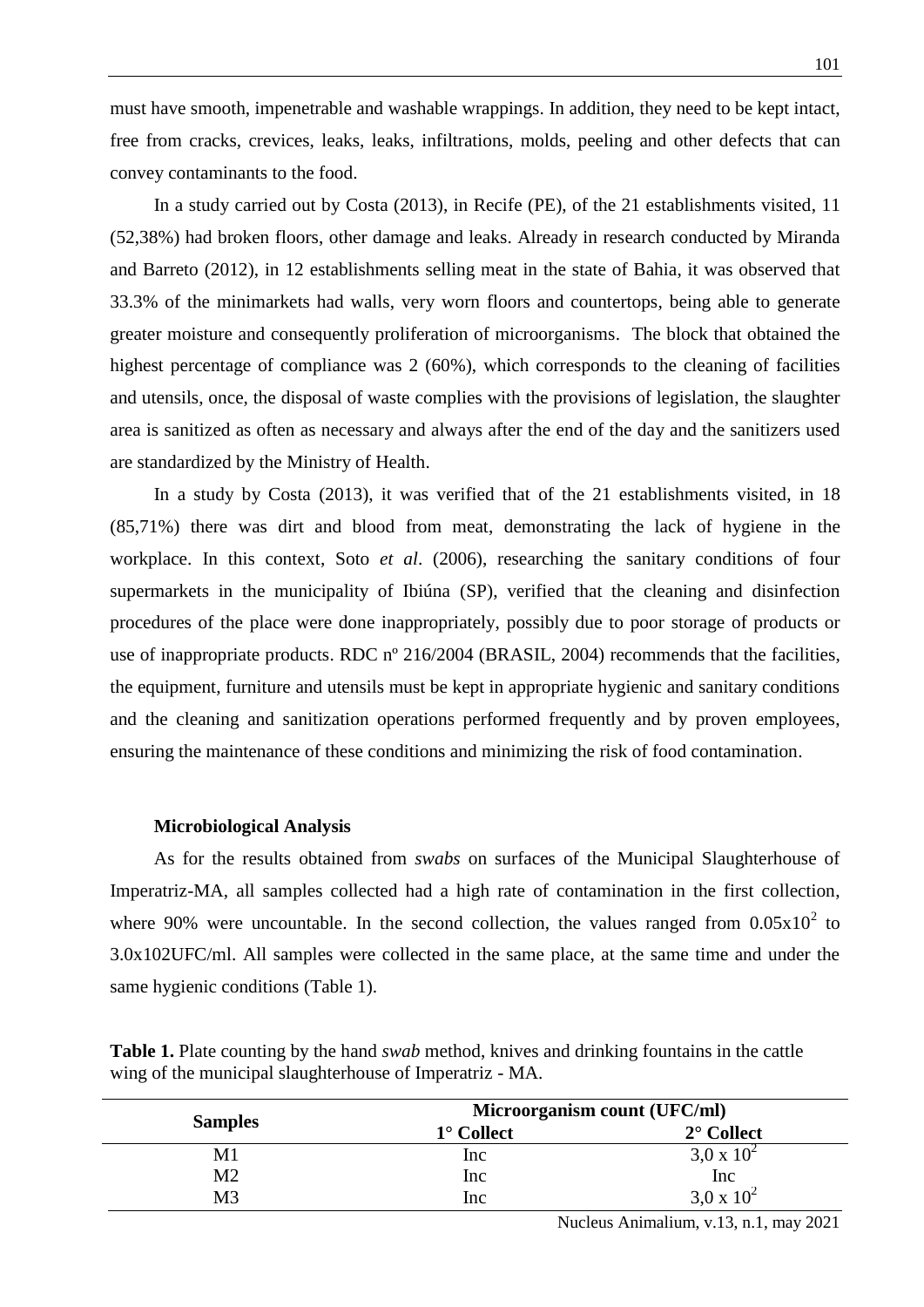| M <sub>4</sub> | Inc               | $0.05 \times 10^2$ Est |
|----------------|-------------------|------------------------|
| M <sub>5</sub> | $3,0 \times 10^2$ | $3,0 \times 10^2$      |
| M <sub>6</sub> | Inc               | 3,0 x $10^2$           |
| M <sub>7</sub> | Inc               | 3,0 x $10^2$           |
| M8             | Inc               | 3,0 x $10^2$           |
| M <sub>9</sub> | Inc               | $0.2 \times 10^2$ Est  |
| M10            | Inc               | Inc                    |
| F1             | Inc               |                        |
| F2             | Inc               |                        |
| B              | Inc               |                        |

Legend: Est: estimated count; Inc:Uncountable

In reference to the *swab* analysis of the manipulators' hands, Brazilian legislation does not have a microbiological standard for it, however, as the handlers' hands are in direct contact with the food, they can be sources of contamination if there is not proper hand hygiene, especially after using the bathroom.

The results found in the samples collected from the handlers' hands, of knives and drinking fountains, reminds us that the work that the handler performs in the quality of the food that will reach the consumer's table is very important, as well as the correct cleaning of equipment and utensils that are used by them, since they can also contaminate the carcass. In a study carried out in a municipality in the state of Bahia, by Matos (2012), 100% of the *swabs* from the hands of the beef handlers presented values above the microbiological standard determined as regular ( $10^{2}$ UFC/mãos) of *Staphylococcus aureus*. The found values of *S. aureus* ranged between 6  $\times$  $10^2$ a 2,9 × 10<sup>4</sup>UFC/hand. In the same study, total coliform values were found between < 10 and  $2.8 \times 10^3$ UFC/handFor counting total coliforms in the hands of food handlers, there are no preestablished criteria in Brazilian legislation. The results obtained in the microbiological analyzes of total coliforms, thermotolerant, *E. coli* and *Salmonella* of beef samples from the municipal slaughterhouse of Imperatriz – MA (Table 2).

|                         | л.<br>J<br>1° COLECT                   |                                        |                    |                     | л.<br>2° COLECT                        |                                        |                          |                     |
|-------------------------|----------------------------------------|----------------------------------------|--------------------|---------------------|----------------------------------------|----------------------------------------|--------------------------|---------------------|
| <b>SAMPLES</b>          | Coliforms<br>$35^{\circ}$ C<br>(NMP/g) | Coliforms<br>$45^{\circ}$ C<br>(NMP/g) | E. coli<br>(NMP/g) | Salmonella<br>(25g) | Coliforms<br>$35^{\circ}$ C<br>(NMP/g) | Coliforms<br>$45^{\circ}$ C<br>(NMP/g) | E.coli<br>(NMP/g)        | Salmonella<br>(25g) |
|                         | 400                                    | 300                                    |                    | $+$                 | 300                                    | 300                                    |                          | $+$                 |
| $\overline{2}$          | 300                                    | 300                                    |                    | $^{+}$              | 300                                    | 300                                    |                          | $^{+}$              |
| 3                       | 300                                    | 300                                    |                    | $+$                 | 400                                    | 400                                    |                          | $+$                 |
| $\overline{\mathbf{4}}$ | 300                                    | 300                                    |                    | $+$                 | 300                                    | 300                                    | $\overline{\phantom{a}}$ | $+$                 |
| 5                       | 300                                    | 300                                    |                    | $+$                 | 300                                    | 300                                    |                          | $+$                 |
| 6                       | 400                                    | 300                                    |                    | $+$                 | 300                                    | 300                                    | ٠                        | $+$                 |
| 7                       | 300                                    | 300                                    |                    | $+$                 | 300                                    | 300                                    |                          | $+$                 |
| 8                       | 400                                    | 300                                    | -                  | $+$                 | 300                                    | 300                                    |                          | $^{+}$              |

**Table 2**. Total Coliforms, thermotolerant, *Escherichia coli* (NMP/g) and *Salmonella* (25g) *Salmonella* of beef samples from the municipal slaughterhouse of Imperatriz – MA

Nucleus Animalium, v.13, n.1, may 2021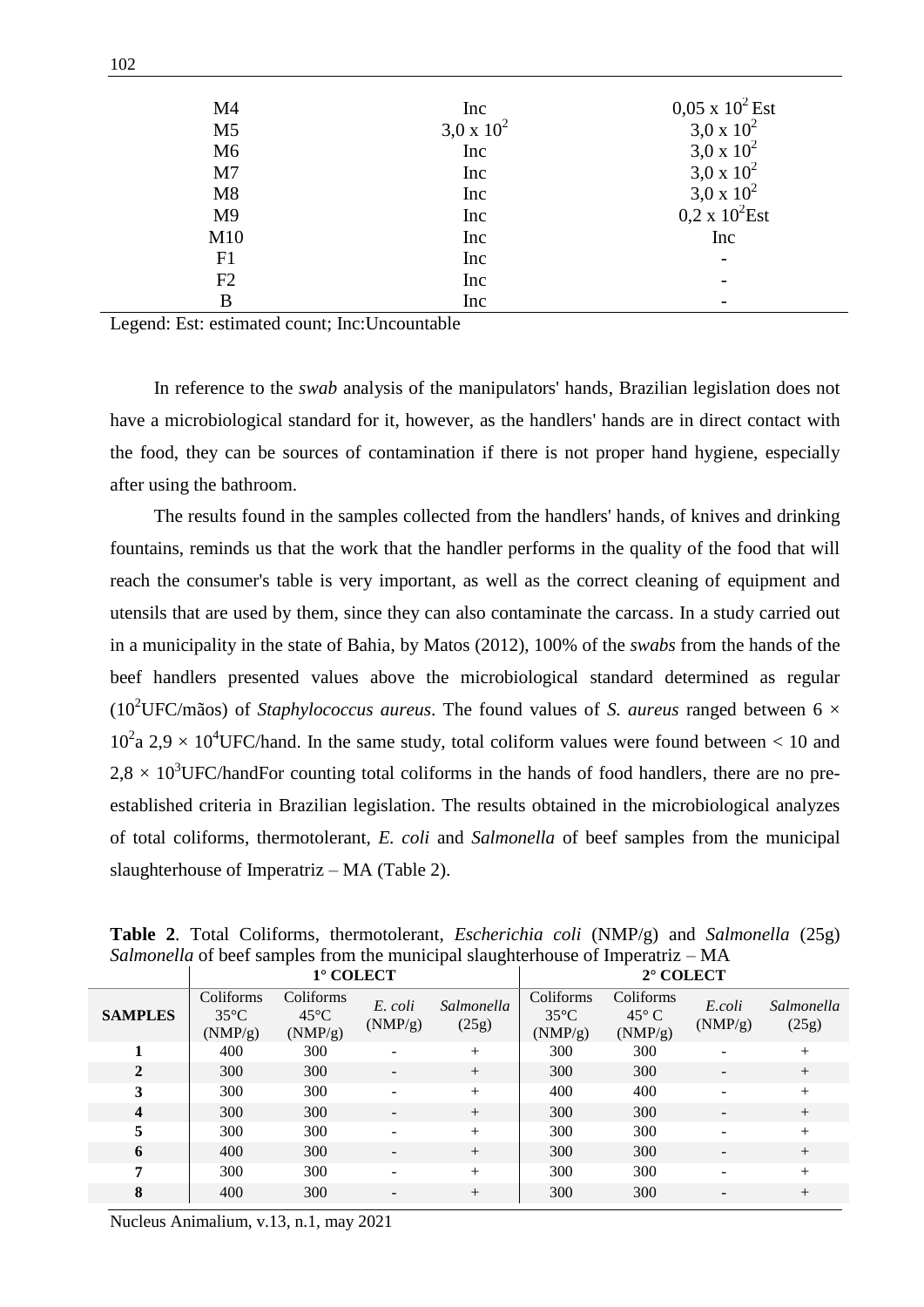| 9  | 300 | 300 |                          | $+$    | 300 | 300 | $\qquad \qquad -$        | $+$                      |
|----|-----|-----|--------------------------|--------|-----|-----|--------------------------|--------------------------|
| 10 | 300 | 300 | -                        | $^{+}$ | 400 | 400 | 400                      | $^{+}$                   |
| 11 | 300 | 300 | -                        | $+$    | 400 | 400 | 400                      | $+$                      |
| 12 | 300 | 300 | -                        | $^{+}$ | 400 | 400 | 400                      | $\boldsymbol{+}$         |
| 13 | 400 | 400 | ۰                        | $^{+}$ | 400 | 400 | 400                      | $+$                      |
| 14 | 300 | 300 | -                        | $+$    | 400 | 400 | 400                      | $+$                      |
| 15 | 400 | 400 | $\overline{\phantom{a}}$ | $+$    | 300 | 300 | $\overline{\phantom{a}}$ | $+$                      |
| 16 | 300 | 300 | -                        | $^{+}$ | 300 | 300 | $\overline{\phantom{a}}$ | $+$                      |
| 17 | 300 | 300 | Ξ.                       | $+$    | 400 | 400 | 400                      | $+$                      |
| 18 | 400 | 400 | -                        | $+$    | 300 | 300 | $\overline{\phantom{a}}$ | $+$                      |
| 19 | 300 | 300 | Ξ.                       | $^{+}$ | 400 | 400 | 400                      | $+$                      |
| 20 | 300 | 300 | -                        | $^{+}$ | 400 | 400 | 400                      | $\overline{\phantom{a}}$ |
| 21 | 700 | 400 | $\overline{\phantom{a}}$ | $^{+}$ | 300 | 300 | $\overline{\phantom{a}}$ | $+$                      |
| 22 | 300 | 300 | -                        | $^{+}$ | 400 | 400 | 400                      | $+$                      |
| 23 | 300 | 300 | Ξ.                       | $^{+}$ | 300 | 300 | $\overline{\phantom{a}}$ |                          |
| 24 | 300 | 300 | -                        | $^{+}$ | 300 | 300 | $\overline{\phantom{a}}$ | $+$                      |
| 25 | 300 | 300 | -                        | $^{+}$ | 400 | 400 | 400                      | -                        |

In the first collection, 100% of the presence of *Salmonella* and no evidence of *E. coli* in the analyzed samples. In the second collection, there was a variation in the result, in which, of 25 samples, 44% were positive for *E. coli and* 76% positive for *Salmonella*. The importance of hand hygiene care, the group of total coliform bacteria is extremely important so that there is no contamination through it and does not generate public health problems. In this group we find a reference for the hygiene conditions of the manufacturing processes, since they are naturally inactivated when sanitizers are used and are able to colonize several areas of product processing, when sanitation is not done correctly. They can also be a reference for errors in the postprocessing of pasteurized foods, like milk, because they are quickly destroyed by heating and do not survive heat treatment. (SILVA *et al*., 2005).

The appearance of total coliforms in foods that have been processed is seen as a valid indication of post-sanitization or post-thermal treatment contamination, suggesting hygienic failures during product processing and storage or lack of heat treatment since they are not sporulated microorganisms (LIMA SILVA *et al*., 2015). Thus, it is extremely important to investigate the microbiological quality of the meat consumed by the population of the municipality. In the present work, there was the presence of total and thermotolerant coliforms in all samples collected, with values ranging from 300 to 700 NMP/g. In the current legislation for fresh beef there is no microbiological standard regarding the presence of this bacteria, however, in the Annex II, in the RDC n°12/2001, asks that although there is no microbiological standard, they can cause serious health risks to the consumer, by the bacteria that cause several enteropathies.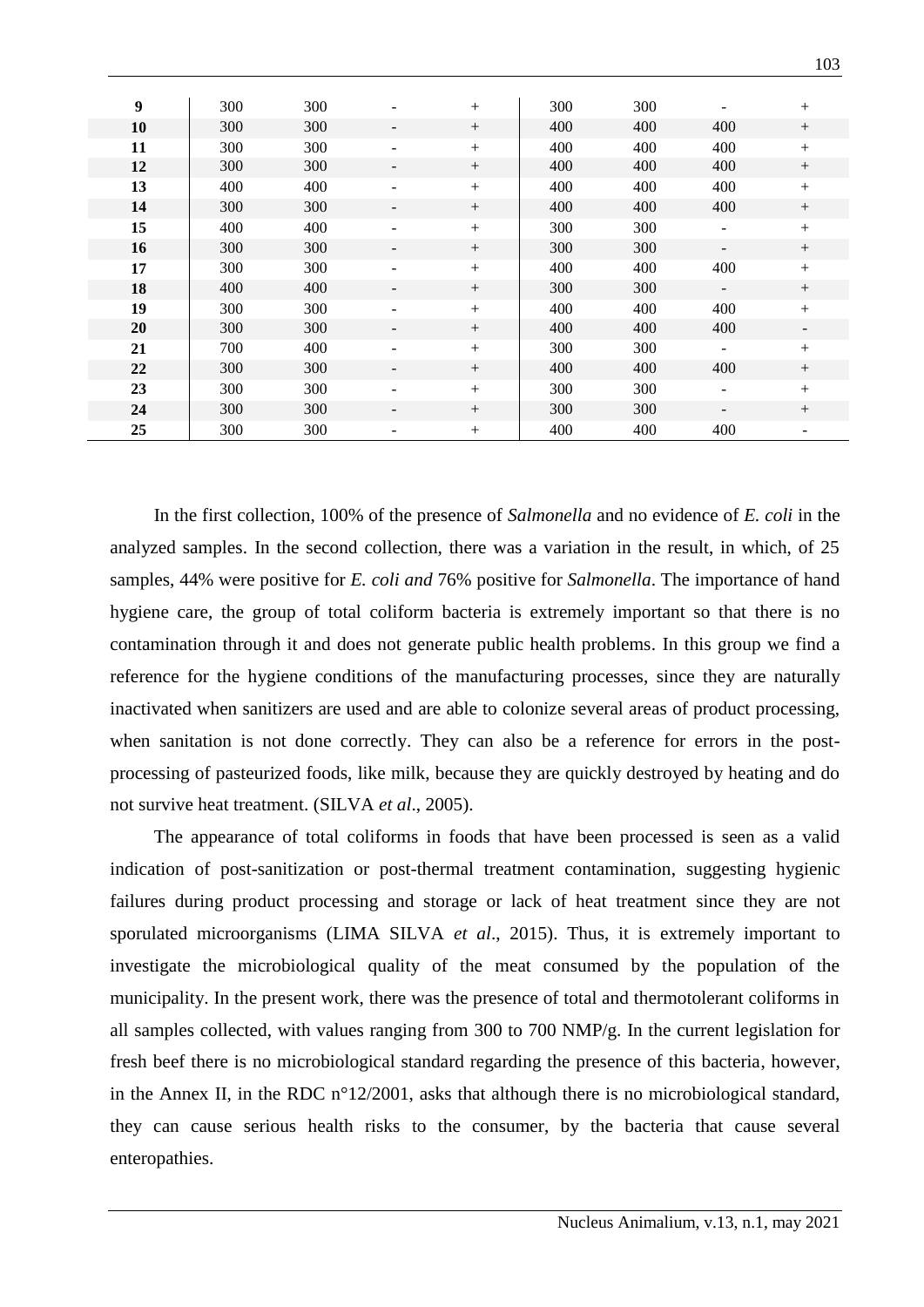Matos *et al.* (2012) in his study of the analysis of the health profile of fresh meat sold in supermarkets, using the most likely number method (NMP) of total coliforms, obtained populations that varied between  $1.0 \times 10^2$  to  $3.1 \times 10^4$  UFC/g, and all analyzed samples showed total coliforms. Costa (2017), in a similar study, obtained 100% of presence of total coliforms in their samples, with values ranging from 2,3 x  $10^1$  to 4,6 x  $10^2$ .UFC/g. The bacteria group of *E*. *coli* is another significant indicator when we talk about the hygiene and quality of beef. Regarding the determination of its presence in the analyzed meat samples, of 50 samples, adding the two collections, 11 samples (22%) produced gas in Durham tubes, which is indicative of positivity. In the current legislation for raw in natura beef there is no microbiological standard in relation to this bacteria, however, in Annex II, in the RDC n° 12/2001 demands that, despite the lack of a microbiological standard for *E. coli,* they can cause serious health risks to the consumer, since this bacterium is the cause of several enteropathies.

The investigation of *E. coli* bacteria in a sample of thermotolerant coliforms is extremely important, since its indication of fecal contamination is superior to other members of the group, such as some strains of *Enterobacter* and *Klebsiella* (JAY, 2005). Most subgroups of *E. coli* are already in the intestines normal microbiota of humans and warm-blooded animals, but some serotypes can be pathogenic to these beings, not being classified as a part of your intestinal microbiota. Matos (2012) in his work, of 8 samples collected, only 1 (12,5%) presented count of  $2.0 \times 10$  UFC/g, considering the detection limit of the established method. Damer *et al.* (2014), present that 92,85% of the samples collected in his research were contaminated by this bacterium, showing that there was fecal contamination in any of the processing steps that these meats were subjected to, since its natural habitat is the intestine of warm-blooded animals.

According to Brasil (2010) the most common bacteria in foodborne disease outbreaks are *Salmonella* and *E. coli.* According to the RDC n° 12 of 2001, raw beef is suitable for human consumption only when it lacks *Salmonella sp.* in 25g of the meat. Regarding the research of *Salmonella* in the meat collected for analysis in this work, there was growth of typical colonies in 88% of the samples, which demonstrates the lack of hygiene on the part of meat handlers and shows levels considered high and who label these meat samples as unfit for consumption, as they pose serious risks to the health of the population.

Damer (2014) in his study, he evidenced the presence of *Salmonella* in 14,28% of 14 analyzed samples. Ferreira and Simm (2012), by analyzing 6 samples of ground beef, they identified *Salmonella* sp. in one of them (16,67%) and Souza *et al*. (2020) analyzed the ground beef from three districts in the southern zone of the city of Macapá-AP and 100% of the samples collected in the butchers of the three neighborhoods analyzed were positive for thermotolerant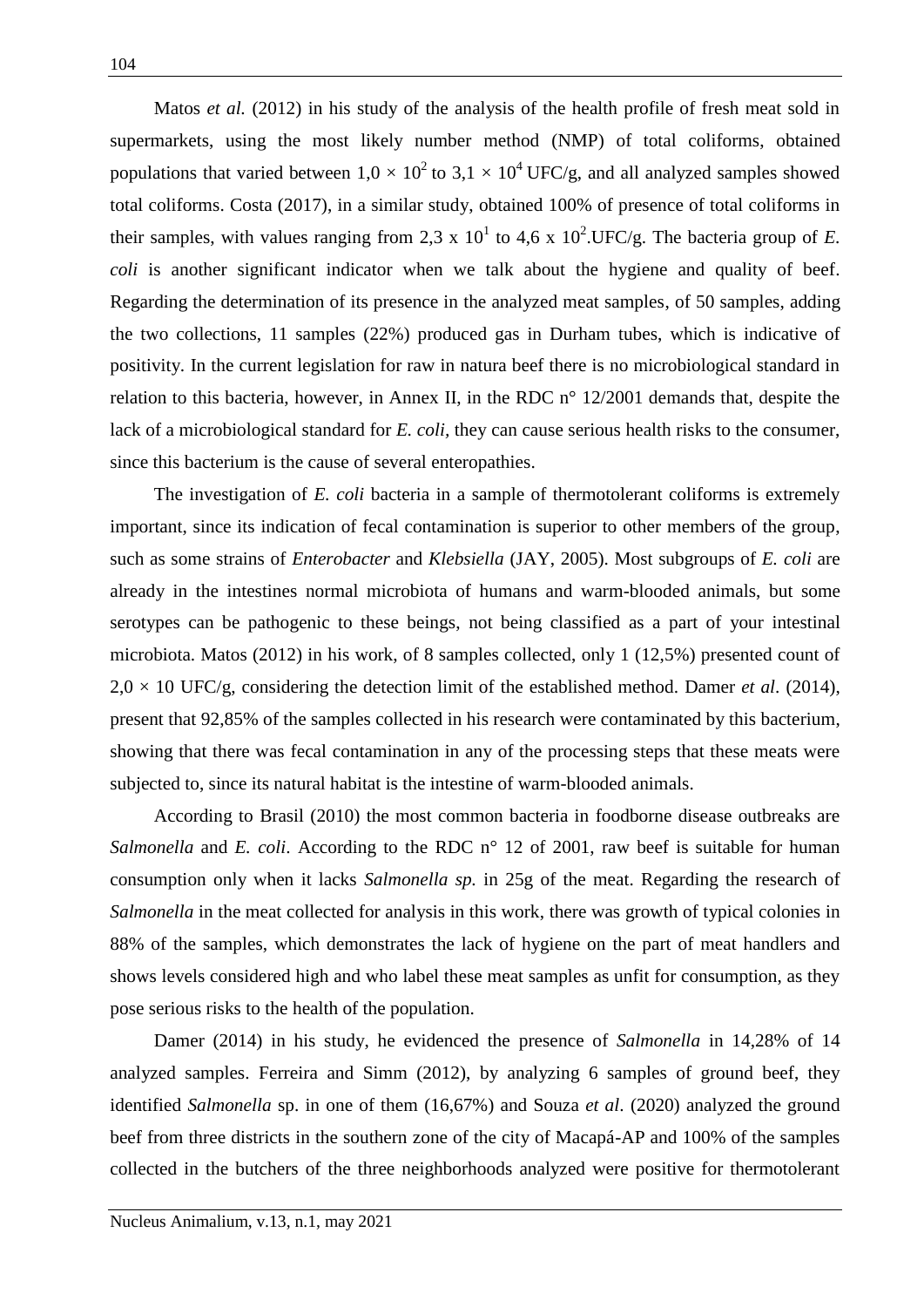coliforms and for *Staphylococcus coagulase*. Lopes (2011) analyzed the presence of *Salmonella* on cowhide and carcasses after skinning and after washing, and the results indicate that, of the 200 animals analyzed, 31 (15,5%) prsent *Salmonella* sp*.* in leather and 7 (3,5%) animals were positive in the carcass after skinning and 6 (3%) after washing. Rosina and Monego (2013), in their studies, did not detect contamination by *Salmonella* sp. In none of their samples, demonstrating that the ground beef samples investigated are all within the standard of the Resolution RDC nº 12 of January of 2001 (BRASIL, 2001). On the other hand, in the study carried out by Chagas *et al*. (2017), no presences of *Salmonella sp.* in its samples of beef from slaughterhouses in the state of Pará, which recommends that you have quality of the raw material and efficiency in good handling practices. The appearance of this microorganism can cause various foodborne illnesses, as food poisoning/intoxication (ARÇARI, 2011). In Brazil, the *Salmonella* bacteria predominates in notifications of disease outbreaks caused by contaminated food (BRASIL, 2010).

## **CONCLUSION**

The high levels of contamination in the samples collected demonstrate poor hygienic and sanitary conditions of meat from the slaughterhouse in Imperatriz, Maranhão. In this context, it is considered of great importance the application of public policies in the sense of assistance to activities involving food of animal origin in the Tocantins Region, in the field of training and not just inspection. Good manufacturing practices must be implemented through the routine habits of everyone involved in the production process and thus reduce the risk of food poisoning.

## **ACKNOWLEDGMENTS**

The authors thank the Maranhão Foundation for Support to the Research and Scientific and Technological Development (FAPEMA) for their support

## **REFERENCES**

ALCANTARA, M.; MORAIS, I. C. L.; MATOS, C.; SOUZA, O. D. C. C. Principais Microrganismos envolvidos na deterioração das características sensoriais de derivados cárneos. **Revista Brasileira de Higiene e Sanidade Animal**, v. 6, p. 1-20, 2012.

ARÇARI, A. T.; JÚNIOR, G. M.; BELTRAME, M. A. V. Avaliação microbiológica da carne bovina moída comercializada em cinco supermercados de Vitória, ES. **Higiene Alimentar**, v. 25, p. 192-193, 2011.

BRASIL. Ministério da Saúde. Resolução RDC n° 216, de 15 de setembro de 2004**. Aprova o regulamento técnico de boas práticas para serviços de alimentação. Diário Oficial da União**,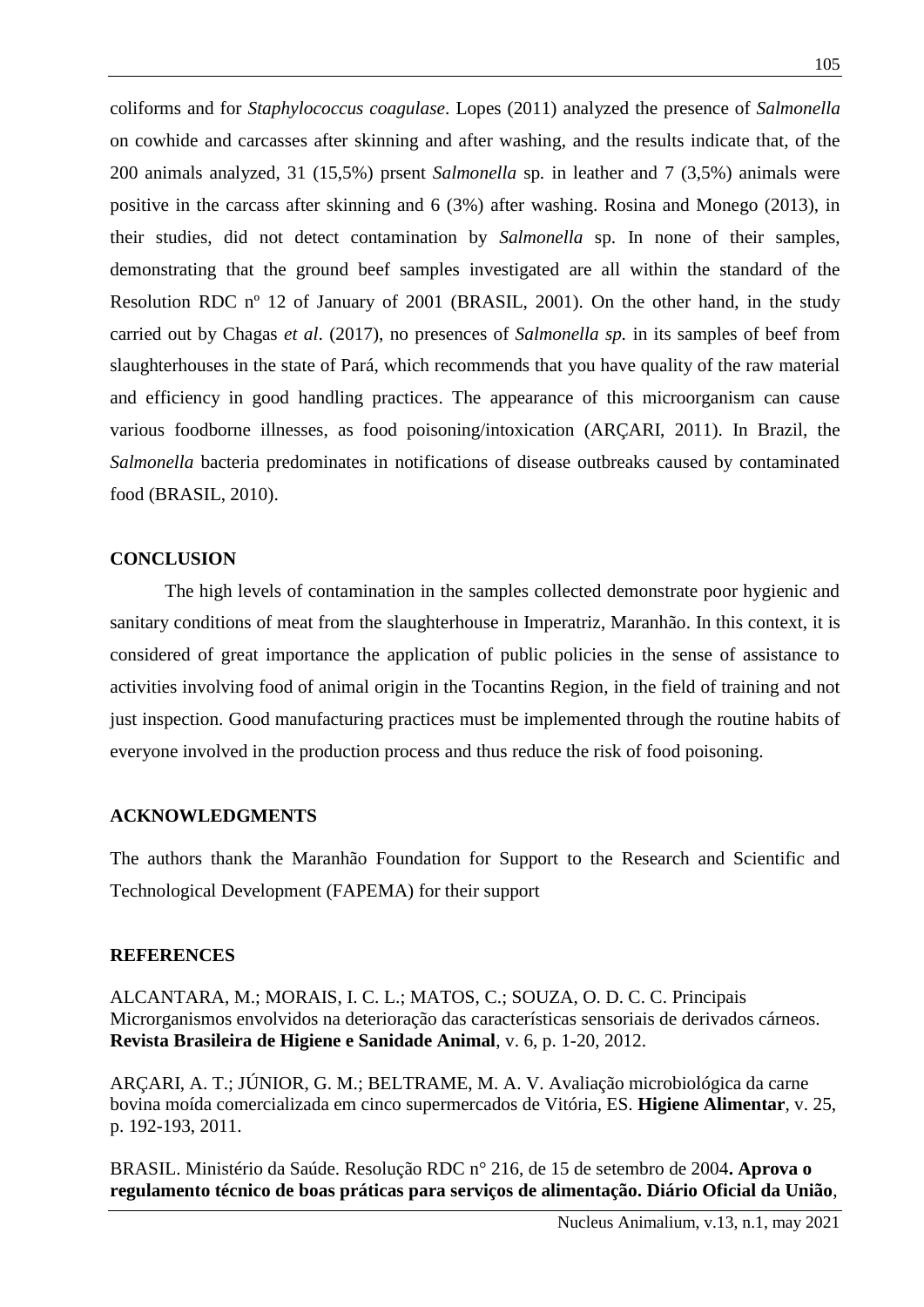Brasília, 2004. Disponível em:

<https://bvsms.saude.gov.br/bvs/saudelegis/anvisa/2004/res0216\_15\_09\_2004.html>. Acesso em: 30 abril. 2021.

BRASIL. Resolução RDC n. 275 de 21 de outubro de 2002. Regulamento Técnico de Procedimentos Operacionais Padronizados aplicados aos Estabelecimentos Produtores/Industrializadores de Alimentos e a Lista de Verificação das Boas Práticas de Fabricação em Estabelecimentos Produtores/Industrializadores de Alimentos. D.O.U. - **Diário Oficial da União**; Poder Executivo, de 23 out. 2003. Disponível em: <http://bvsms.saude.gov.br/bvs/saudelegis/anvisa/2002/rdc0275\_21\_10\_2002.html>. Acesso em: 30 abr. 2021.

BRASIL. Ministério da Agricultura do Abastecimento e da Reforma agrária. Secretaria de Defesa Agropecuária. Departamento de Defesa Animal. **Manual de métodos microbiológicos para alimentos**. Coordenação Geral de Laboratório Animal. 1991/1992 2ª revisão. 136p. Disponível em: <https://www.gov.br/agricultura/pt-br/assuntos/laboratorios/legislacoes-emetodos/poa/Manualdemtodosoficiaisparaanlisedealimentosdeorigemanimal1ed.rev\_.pdf>. Acesso em: 30 abr. 2021.

COSTA, J. N. P. Condições higiênico-sanitárias e físico-estruturais da área de manipulação de carne in natura em minimercados de Recife (PE). **Arquivos do Instituto Biológico**, v. 80, p. 352- 358, 2013.

COSTA, M.C. Condições higiênico-sanitárias da carne bovina comercializada em um mercado público do Piauí. **Segurança Alimentar e Nutricional**, v. 24, p. 1-8, 2017.

SILVA DAMER, J. R.; DILL, R. E.; ALMEIDA GUSMÃO, A.; MORESCO, T. R. Contaminação de carne bovina moída por *Escherichia coli* e *Salmonella sp*. **Revista Contexto & Saúde**, v. 14, p. 20-27, 2014.

DEPEC – Departamento de Pesquisa e Estudos Econômicos. **Carne Bovina**. 2019. Disponível em:

<https://www.economiaemdia.com.br/BradescoEconomiaEmDia/static\_files/pdf/pt/monitores/set orial/infset\_pecuaria.pdf>. Acesso em: 30 abril. 2021.

FERREIRA, R. S.; SIMM, E. M. Análise microbiológica da carne moída de um açougue da região central do município de Pará de Minas/MG. **Synthesis Revista Digital Fapam**, v. 3, p. 37-61, 2012.

IBGE. Instituto Brasileiro de Geografia e Estatística, 2018. **Efetivo bovino**. Disponível em: <https://sidra.ibge.gov.br/tabela/3939 >. Acesso em: 30 abr. 2021.

JAY, J. M. **Microbiologia de alimentos**. 6. ed. Porto Alegre: Artmed, 2005.

LIMA SILVA, R. R.; GOUVEIA, D. S.; ROCHA, A. P. T.; SANTOS ARAÚJO, A. Análise de coliformes e verificação das Boas Práticas de Fabricação de carne moída comercializada na cidade de Campina Grande, PB. **Revista Verde de Agroecologia e Desenvolvimento Sustentáve**l, v. 10, p. 115-119, 2015.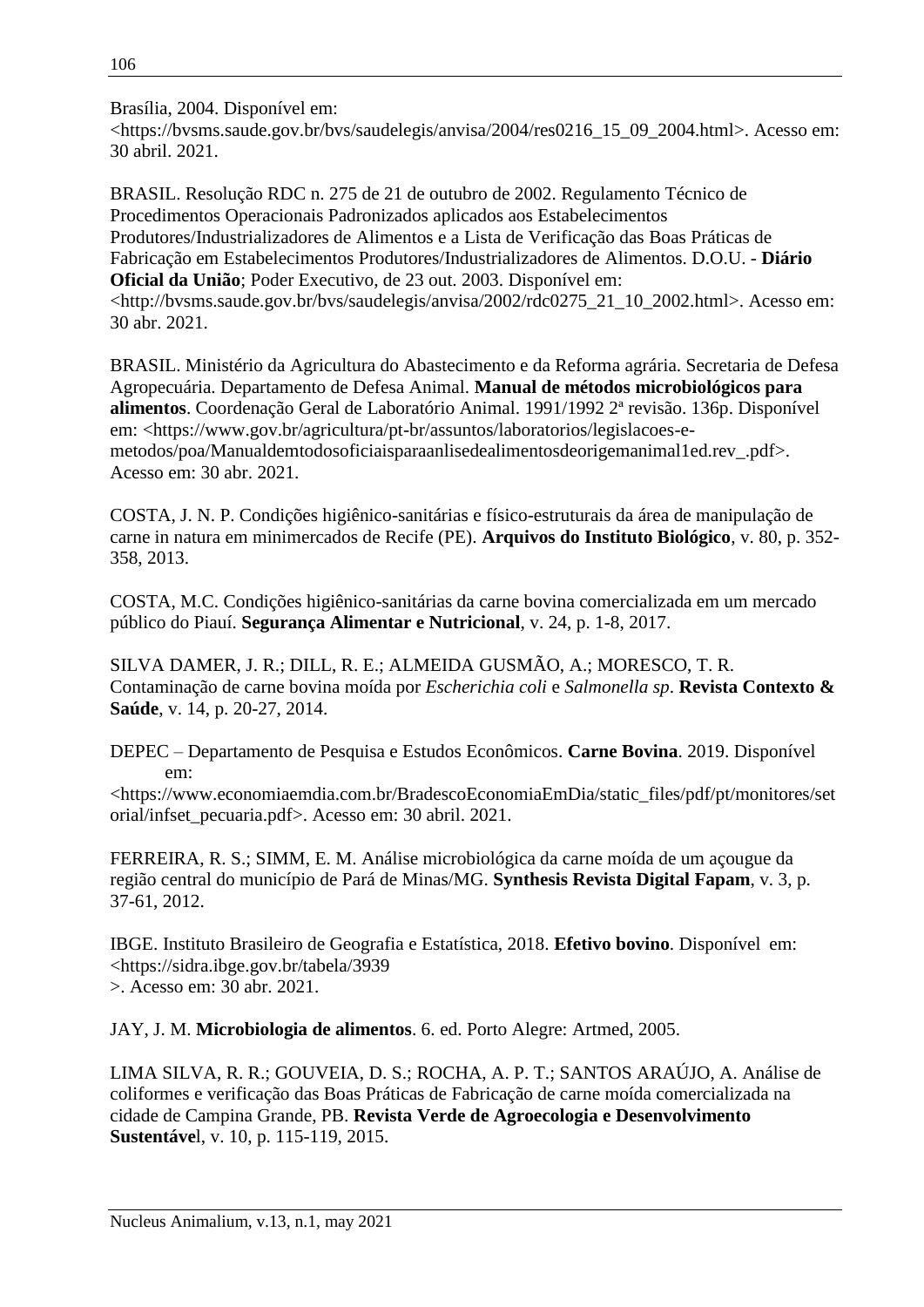MATOS, V. D. S. R.; GOMES, A. P. P.; SANTOS, V. D.; FREITAS, F.; SILVA, I. D. M. Perfil sanitário da carne bovina *in natura* comercializada em supermercados. **Revista do Instituto Adolfo Lutz**, v. 71, p. 182-186, 2012.

MIRANDA, P.C.; BARRETO, N.S.E. Avaliação higiênico-sanitária de diferentes estabelecimentos de comercialização da carne de sol no município de Cruz das Almas-BA. **Revista Caatinga**, v. 25, p. 166-172, 2012.

NUVOLARI, C. M. Boas práticas de fabricação e a cadeia do frio nos supermercados de Botucatu (SP). **Energia na agricultura**, v. 34, n. 4, p. 521-531, 2019.

PAIVA, B. L.F.; SOUZA, J. V.; ARAÚJO, K. S. S.; VIANA, D.C.; LUCENA, V. B.; HUNALDO, V. L. Avaliação da qualidademicrobiológica de leite cru comercializado informalmente no município de Imperatriz - Maranhão. **Revista Agraria Academica**, v.1, p. 93- 97, 2018.

ROSINA, A.; MONEGO, F. Avaliação microbiológica da carne bovina moída nas redes de supermercados de Canoinhas/SC. **Saúde Meio Ambiente**, v. 2, p. 55-64, 2013.

SANTOS, A. L. D.; SANTOS, D. O.; FREITAS, C. C. D.; FERREIRA, B. L. A.; AFONSO, I. F.; RODRIGUES, C. R.; CASTRO, H. C. *Staphylococcus aureus*: visitando uma cepa de importância hospitalar. **Jornal Brasileiro de Patologia e Medicina Laboratorial**, v. 43, p. 413- 423, 2009.

SANTOS, G. G.; TRINDADE, R. D. C.; BARBOSA JÚNIOR, A. M.; AQUINO, L. C. L. D. Perfil microbiológico de carnes bovinas in natura comercializada em feiras livres. **Veterinária Higiene Alimentar**, v. 26, p. 121-125, 2012.

SILVA, M. R. *et al*. Leite: possibilidades de um grande alimento no promoção da segurança alimentar. In: YAMAGUCHI, L. C. T. *et al*.(Ed.). **Pecuária de leite**: novos desafios. Juiz de Fora: Embrapa Gado de Leite, cap.4. p. 71–72.2005.

SILVA, N. V.; SILVA, J. H. V.; SOUZA COELHO, M.; OLIVEIRA, E. R. A.; ARAÚJO, J. A.; LIMA AMÂNCIO, A. L. Características de carcaça e carne ovina: Uma abordagem das variáveis metodológicas e fatores de influência. **Acta Veterinária Brasílica**, v. 2, p. 4-11, 2008.

SILVA, R. N. A; SANTOS, A. P. L.; SOARES, L. S. Avaliação microbiológica das mãos de manipuladores em restaurantes comerciais e institucionais da cidade de Salvador, BA. **Revista Higiene Alimentar**, v. 31, n. 270-271, p. 103-108, 2017.

SOTO, F. R. M.; RISSETO, M. R.; CAZZOLA, C. P. D. B.; ALVES, L. C. R.; BALIAN, S. D. C.; MALDONADO, A. G.; TELLES, E. O. Proposta e análise crítica de um protocolo de inspeção e de condições sanitárias em supermercados do município de Ibiúna – SP. **Revista Brasileira de Epidemiologia**, v. 9, p. 235- 241, 2006.

SOUZA, J. V.; PAIVA, B. L. F.; SANTOS, A. F. C.; FONTENELE, M. A.; ARAUJO, K. S. S.; VIANA, D.C. Avaliação dos parâmetros físico-químicos do leite in natura comercializado informalmente no município de Imperatriz-MA. **Brasilian Journal of Sustainable Agriculture**, v. 4, p. 1-6, 2018.